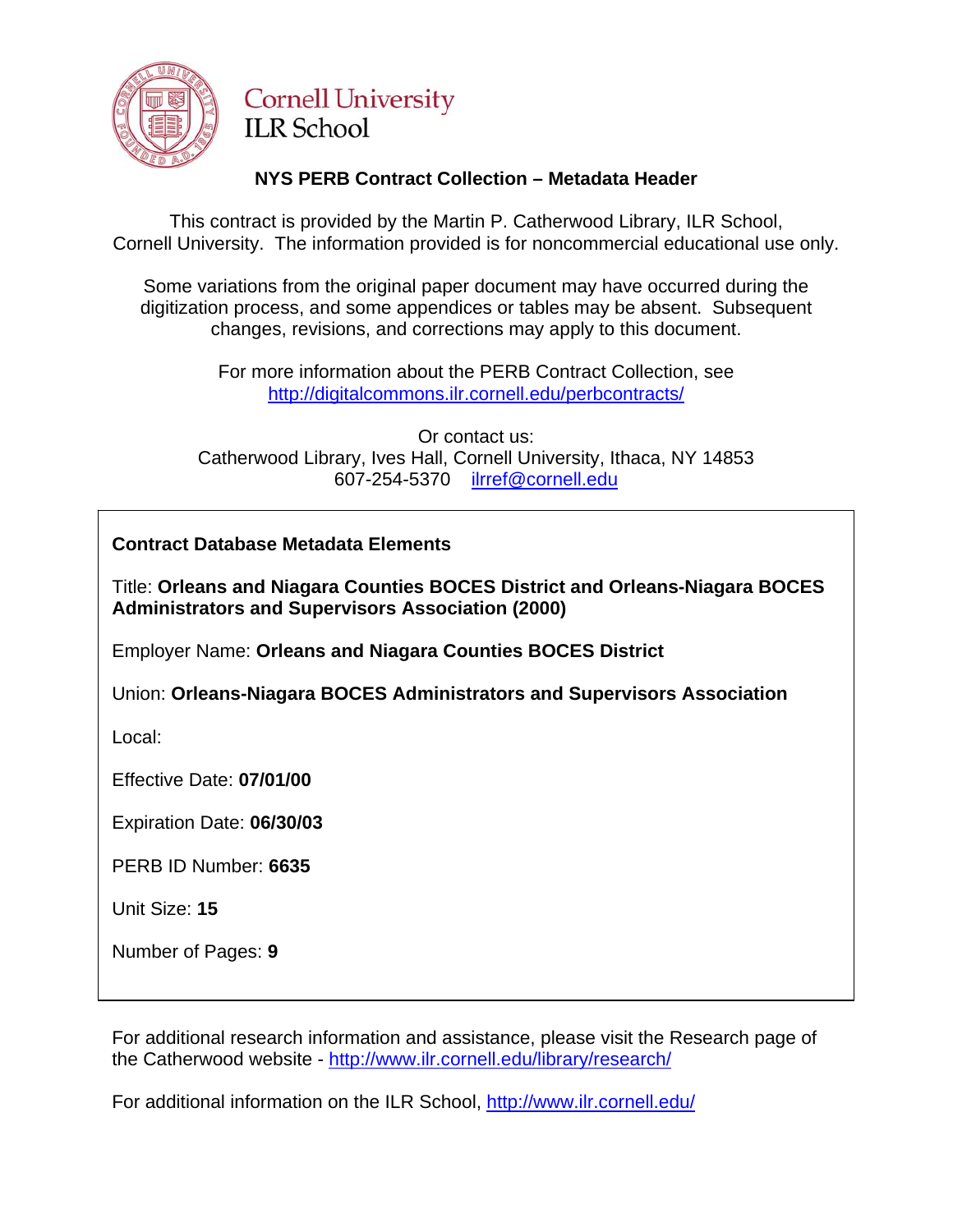## 6635\_06302003'

I : . ;

,~

**.** 

Orleans-Niagara Boces And Orleans-Niagara Admin & Supervisors

## COLLECTIVE BARGAINING AGREEMENT

between

## THE DISTRICT SUPERINTENDENT/CHIEF EXECUTIVE OFFICER OF THE ORLEANS/NIAGARA BOARD OF COOPERATIVE EDUCATIONAL SERVICES

'and the

## . ORLEANS/NIAGARA BOARD OF COOPERATIVE EDUCATIONAL SERVICES ADMINISTRATORS AND SUPERVISORS ASSOCIATION

July 1, 2000

through

June 30, 2003

 $1\overline{5}$ 

\_]

 $A \mathcal{D}$  1

. 0-1

 $\frac{1}{2}$ 

# **RECEIVED**

.

NOV 2 4 <sup>2003</sup>

NYS PUBLIC EMPLOYMENT **RELATIONS BOARD** 

..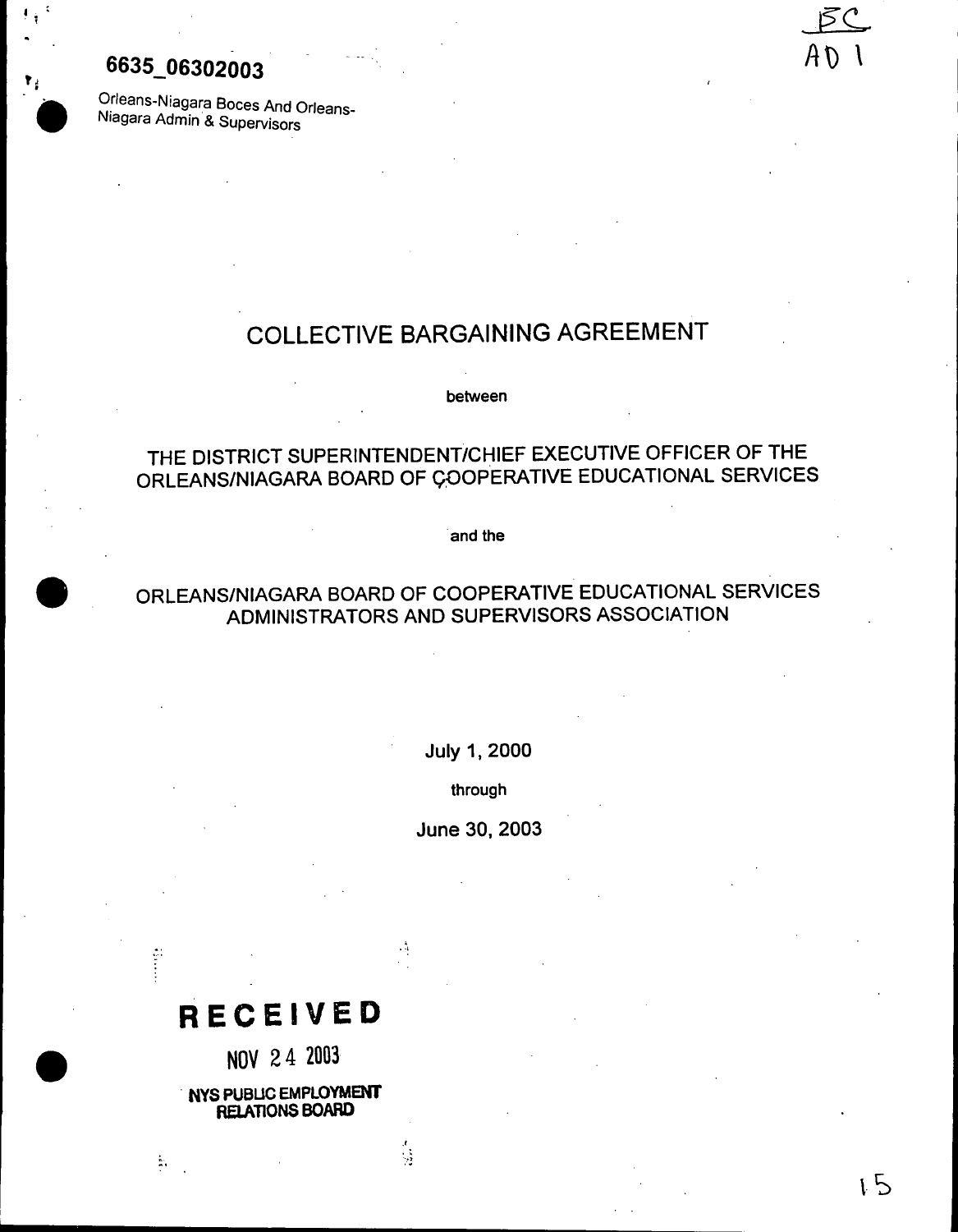# **Table of Contents**

## I. Leaves A. Vacation Leave 1<br>1 B. Personal Illness Leave 1 and 2008 1 and 2008 1 and 2008 1 and 2008 1 and 2008 1 and 2008 1 and 2008 1 and 2008 1 and 2008 1 and 2008 1 and 2008 1 and 2008 1 and 2008 1 and 2008 1 and 2008 1 and 2008 1 and 2008 1 and 200 c. Family Illness Leave 1<br>1 D. Personal Business Leave<br>
E. Bereavement Leave E. Bereavement Leave .# <sup>1</sup> E. Borogramm Dennes (1999)<br>F. Religious Holiday Leave (1999) 2014 G. Approval and Notification <sup>2</sup> II. Salary A. Salary Schedule <sup>2</sup> . III. Other Economic Benefits

|    | <b>Health Insurance</b>                     |   |
|----|---------------------------------------------|---|
| Α. |                                             | 4 |
| в  | Health Insurance Buy-Out                    |   |
|    | <b>Benefits Fund</b>                        | 4 |
| C. |                                             | 5 |
| D. | Payment for Unused Vacation Leave           | 6 |
|    | <b>Stipend for Professional Development</b> |   |
| Е  |                                             | 7 |
| F  | <b>Tax-sheltered Annuities</b>              |   |
|    | <b>Exemplary Service</b>                    |   |
| G  |                                             |   |

7

.

.1

." .

IV. Management Responsibilities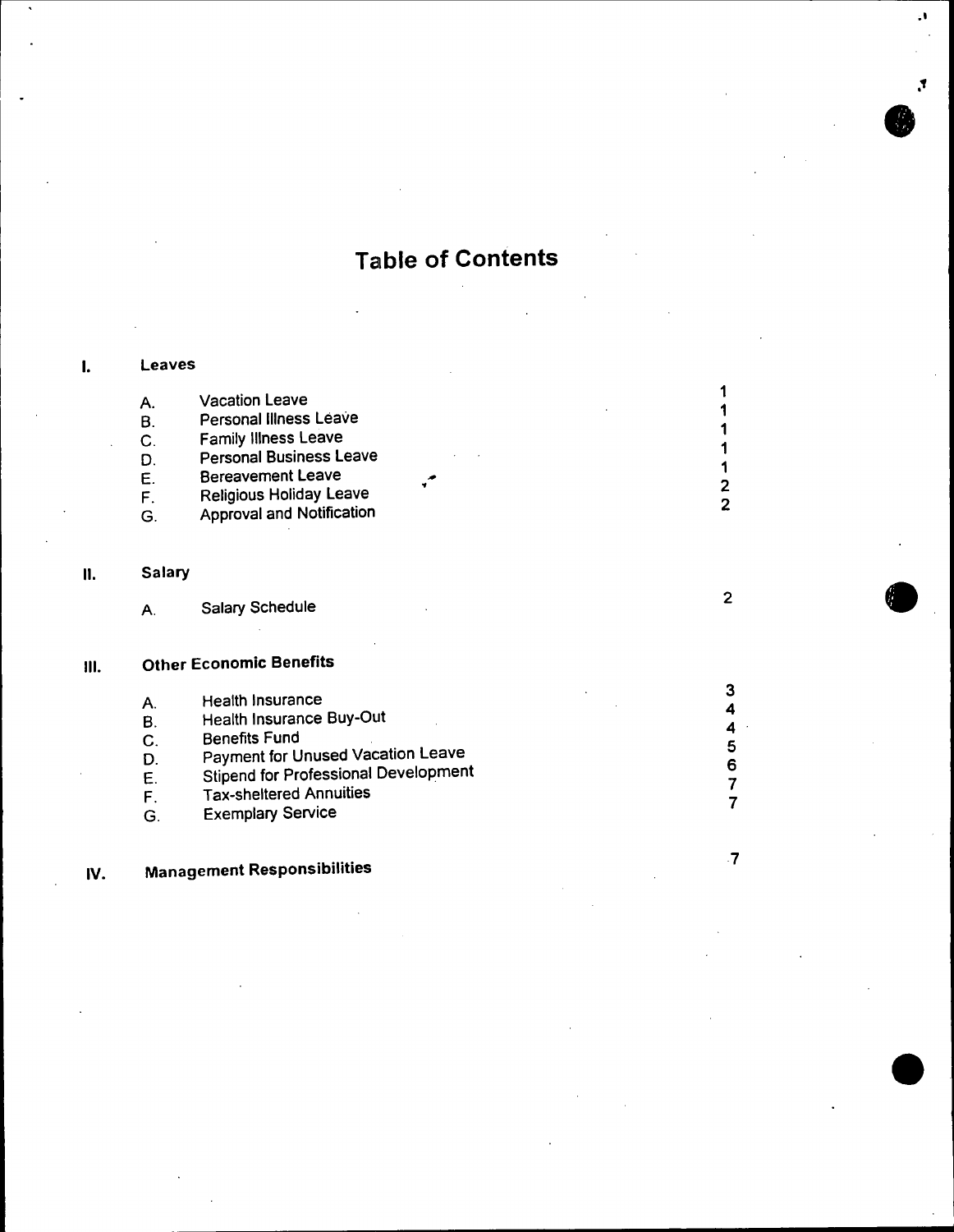### I. LEAVES

..

#### A. Vacation Leave

Effective July 1, 1992, each twelve-month administrator hired prior to July 1, 1992, shall receive twenty-six (26) vacation days at the start of the fiscal year (July 1).

Five days of vacation per fiscal year may be scheduled and utilized at the discretion of the administrator, upon prior notice to the District Superintendent. The District Superintendent will annually, between April 1 and June 1, request from each administrator a tentative schedule of vacation days for the coming fiscal year. The District Superintendent shall retain discretion to approve such schedules. Administrators may subsequently request modification of approved vacation schedules, due to family or personal emergencies, or due to unforeseen necessity.

For administrators hired on or after July 1, 1992, vacation entitlement shall be the following: 1-5 years of service, 21 days; 6-10 years of service, 22 days; 11-15 years of service, 23 days; 16-20 years of service, 24 days; 21-25 years of service, 25 days; and 26-30 years of service, 26 days. Such allocation shall be made on a pro-rated basis in accord with the number of full months of employment in the current fiscal year.

Effective July 1, 2000, with the express permission of the District Superintendent, an administrator may carry over up to five (5) unused days of vacation leave from each school year into the succeeding school year.

#### B. Persona/Illness Leave

Effective July 1, 1992, each twelve-month administrator will be credited with twenty-four (24) days of sick leave, which may be accumulated to 240 days. Sick leave will be credited on a pro-rated basis for administrators working fewer than twelve months in a given year.

If an administrator uses all accumulated sick leave because of extended illness, the Board of Education, upon the recommendation of the District Superintendent, may grant extended sick leave without loss of compensation to the administrator.

#### c. Family Illness Leave

Up to five (5) days of the aforementioned paid personal illness leave may be utilized in any single year due to illness of a member of the immediate family, i.e., spouse, child, parent.

#### D. Personal Business Leave

Effective July 1, 2000, each twelve-month administrator shall be entitled to three (3) noncumulative personal business days annually, for the conduct of urgent personal business which cannot be accomplished outside the work day.

### E. Bereavement Leave

Effective July 1, 1992, an administrator may be absent for up to five (5) days with pay for each death in the immediate family, Le., spouse, child, parent, sister, brother, mother-in-law, father-inlaw, or grandparent. These days shall not be deducted from any accumulated leave.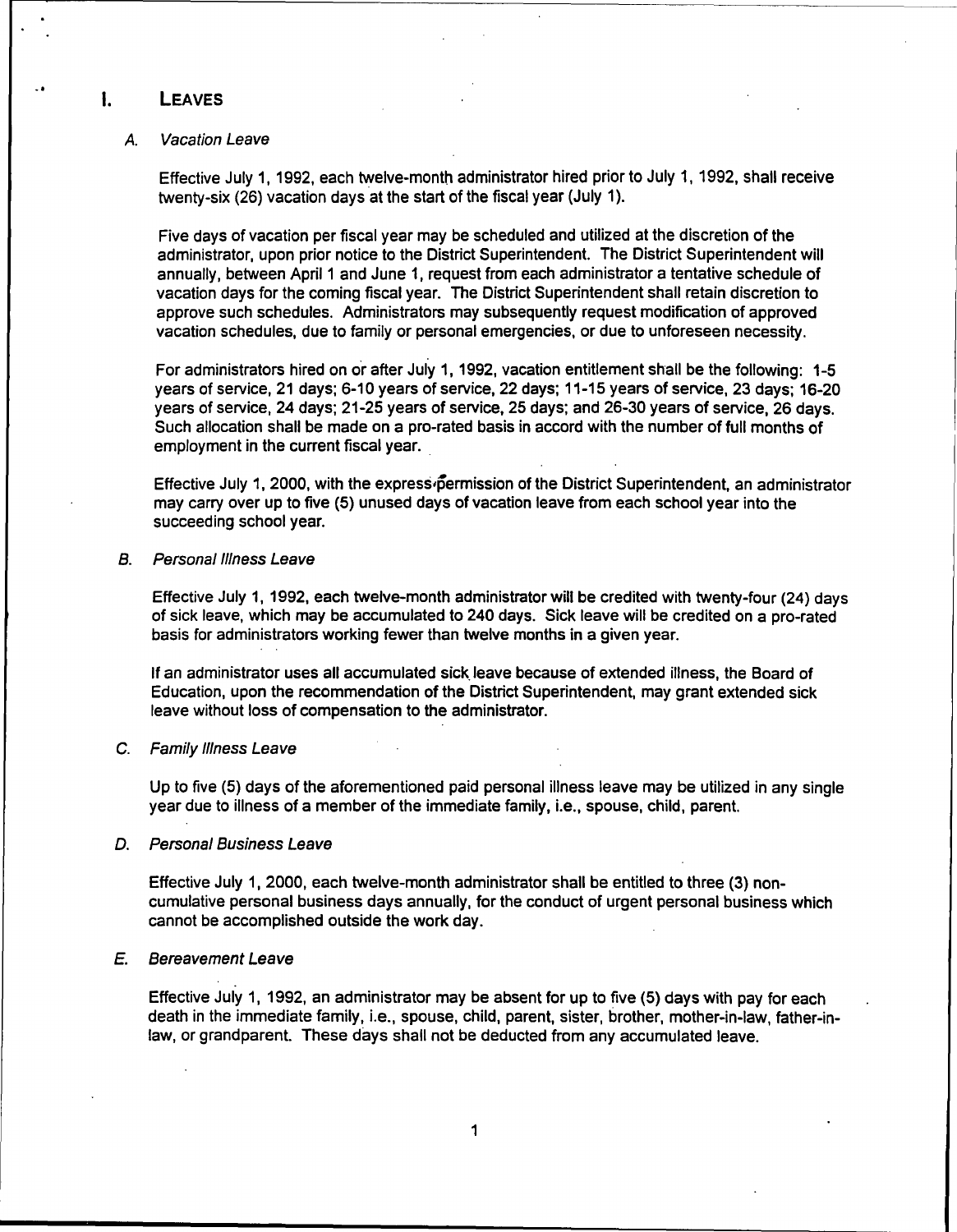### F. Religious Holiday Leave

Vacation leave and personal business leave may be utilized for the purpose of observing religious holidays. Otherwise, observation of religious holidays will constitute leave without pay.

.<br>. I

### G. Approval and Notification

Where possible, administrators are expected to provide at least one day's notice when requesting family illness and bereavement leave. Personal business leave and religious holiday leave require a minimum of two (2) days notification. It is understood that the District Superintendent retains the right of approval of all personal, family illness, and bereavement leaves.

### II. SALARY.

,"

#### A. Salary Schedule

| <b>SUPV</b>        | 2000-01  | 2001-02  | 2002-03  |
|--------------------|----------|----------|----------|
| David              | \$88,065 | \$90,415 | \$92,765 |
| Hall               | \$88,065 | \$90,415 | \$92,765 |
| <b>Christopher</b> | \$88,065 | \$90,415 | \$92,765 |
| Jank               | \$88,065 | \$90,415 | \$92,765 |

| <b>COOR</b>      | 2000-01  | 2001-02  | 2002-03  |
|------------------|----------|----------|----------|
| Mis              | \$77,741 | \$80,391 | \$83,041 |
| <b>Huber</b>     | \$77,741 | \$80,391 | \$83,041 |
| <b>Filicetti</b> | \$77,741 | \$80,391 | \$83,041 |
| <b>Potter</b>    | \$77,741 | \$80,391 | \$83,041 |
| <b>Bielawski</b> | \$77,741 | \$80,391 | \$83,041 |
| <b>Buenzow</b>   | \$77,741 | \$80,391 | \$83,041 |
| Lawson           | \$77,741 | \$80,391 | \$83,041 |
| Farmer           | \$77,741 | \$80,391 | \$83,041 |
| <b>Sztorc</b>    | \$77,741 | \$80,391 | \$83,041 |
| <b>Butcheri</b>  | \$77,741 | \$80,391 | \$83,041 |
| Bova             | \$74,567 | \$80,391 | \$83,041 |

Notwithstanding the foregoing terms, a new unit member shall receive an annual salary increase (effective July 181) only if he or she was hired with an effective date of employment in the bargaining unit on or before the preceding February 1<sup>st</sup>. .

B. No new administrator may be hired at a salary higher than the lowest salary paid to any member of the bargaining unit.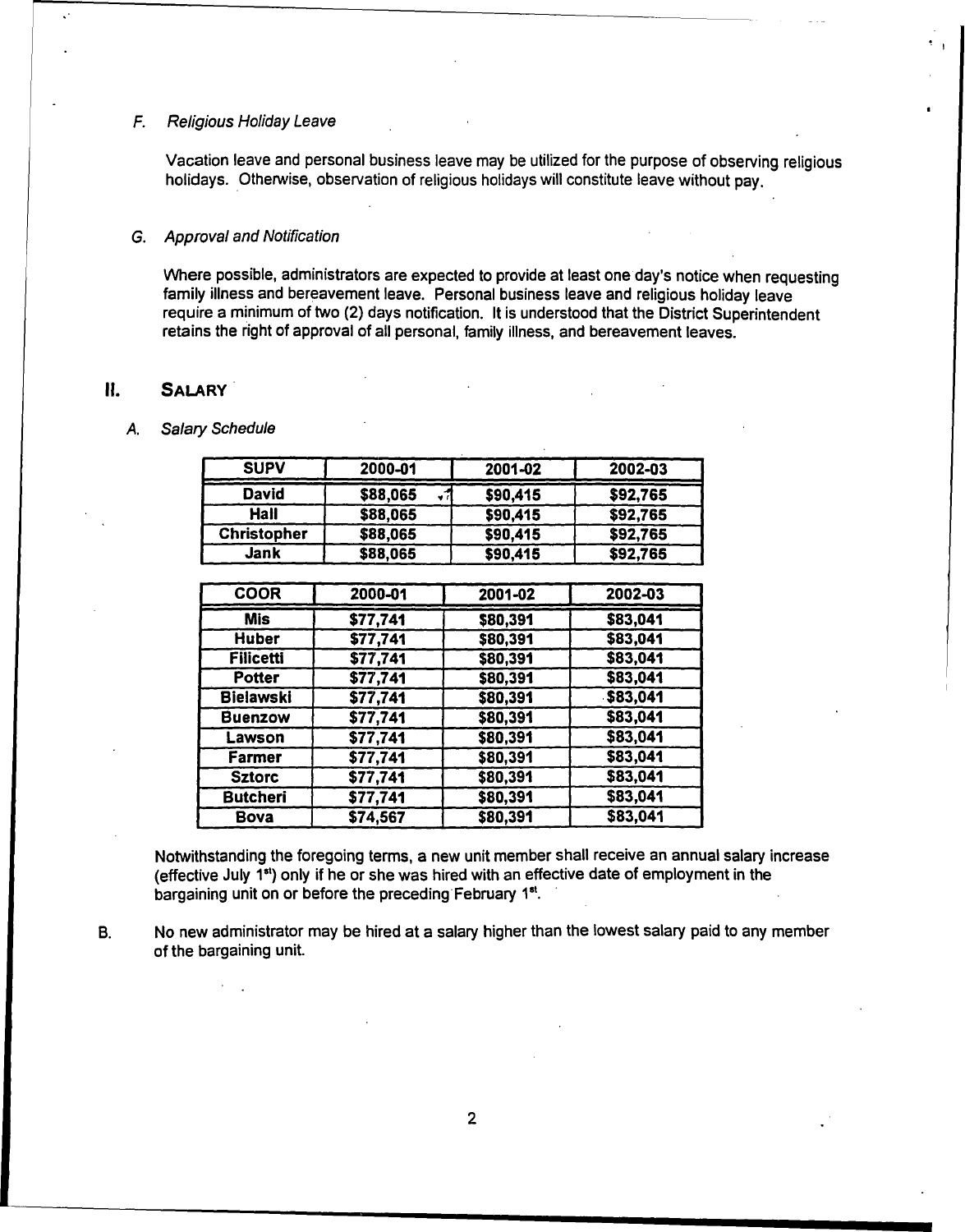#### III. OTHER ECONOMIC BENEFITS

#### A. Health Insurance

. I

- 1. Effective November 1, 1994, SOGES will make available to each full-time administrator a health insurance plan equivalent to that provided other members of the professional staff including 80/20 co-insurance rider with a \$500 single coinsurance payment cap and a \$1,000 family co-insurance payment cap.
- 2. Administrators may retain full health insurance group coverage under the SOGES policy after retirement upon payment annually of the premium in existence at July 1 of each year.
- 3. In case of abolition of a position, the District Health Insurance Program will continue to be paid for three (3) months after this termination date.
- 4. Employees shall be responsible for the payment of a \$200 deductible (family' coverage)/\$100 deductible (single coverage). Until July 1,2002, employees shall be responsible fot prescription co-payments of \$5 (non-generic prescriptions)/\$1 (generic prescriptions). Effective July 1, 2002, employees shall be responsible for prescription copayments of \$10 (non-generic prescriptions)/\$5 (generic prescriptions).
- An administrator who has been employed for Orleans/Niagara BOGES for at least ten (10) consecutive years on the effective date of his/her retirement, and who is at least fiftyfive (55) years of age, shall be provided with the same health coverage that is provided to members of the existing bargaining unit and shall contribute the same percentage' of premiums therefor that is contributed by members of the existing bargaining unit, for a period of ten (10) years beginning on the first day of retirement. 5.

When a retiree receiving health coverage becomes eligible for Medicare, coverage under the BOCES' health plan shall become secondary to Medicare and the BOCES' plan will reduce payments for medical services by the amount that the unit member is or would be eligible to receive under Medicare. The same principles (the BOGES' plan becoming secondary upon a retiree's eligibility for Medicare) continue to apply to retirees receiving coverage at their own expense under Article III, Section A, Paragraph Two (2) of this agreement.

6. SOGES will enact a Flexible Spending Account for each employee covered under the contract.

The maximum annual set-aside amounts shall be the maximum prescribed by law. There shall be no minimum set-aside amount.

All employees that meet the eligibility requirements set forth in the Plan Highlights are eligible to participate in the Flexible Benefit Plan.

A Plan participant, upon termination of employment for whatever reason, agrees to reimburse the employer for any claims paid which exceed his/her Plan balance.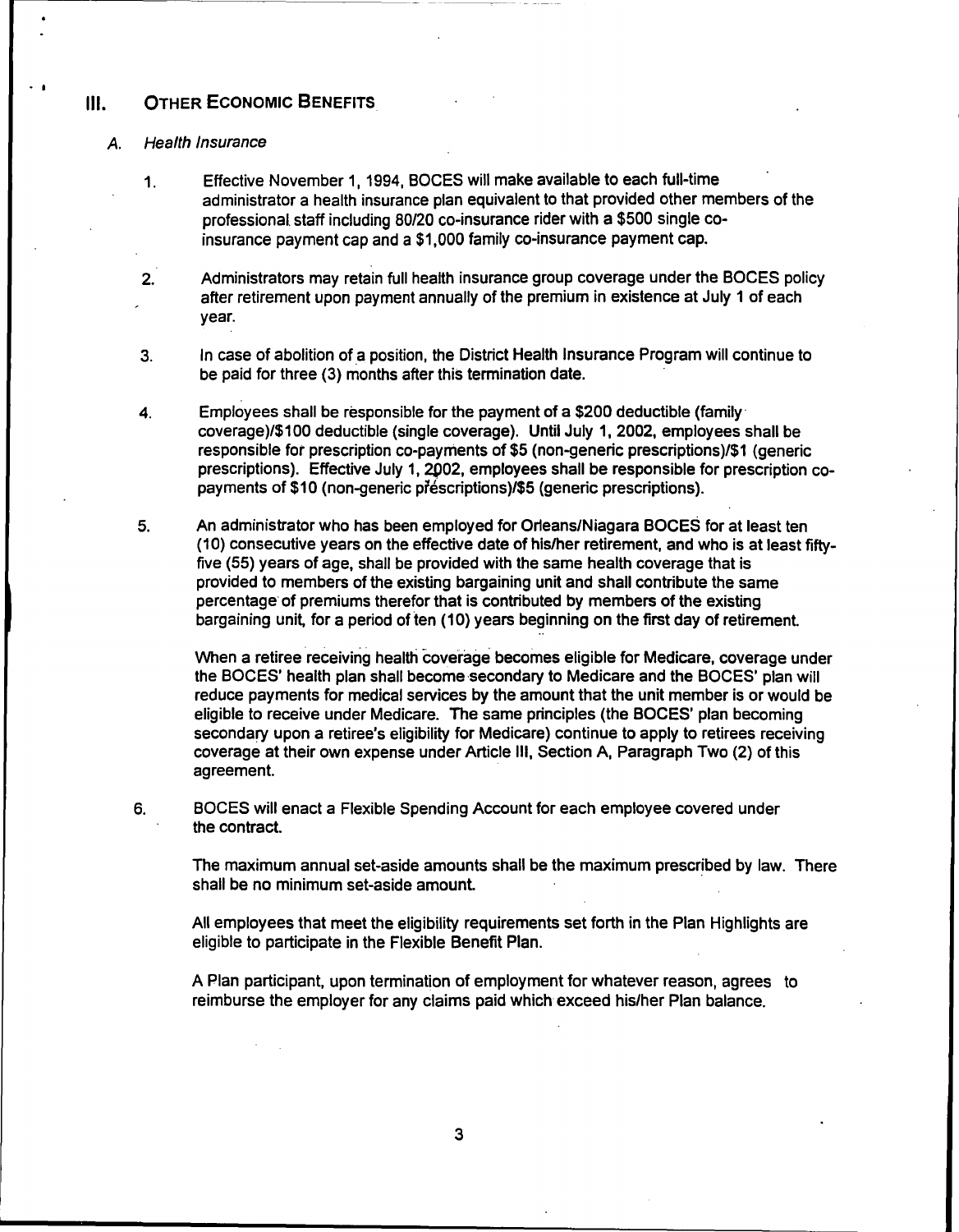#### B. *Alternative Benefits for Employees Declining .District Health Insurance Coverage*

Employees currentlyenrolledin the SOCES Health Insurance Plan, and new employees at the time of hire, may elect to forego the Health Insurance Plan in effect at that time upon execution of a notarized Health Insurance Waiver (see Appendix A). Employees will receive one of the following:

a. If eligible for a family health insurance policy, an amount of \$750, payable in two payments of \$375, less applicable taxes.

> 1<sup>st</sup> payment - July = \$375  $2<sup>nd</sup>$  payment - January = \$37

'.

b. If eligible for a single health insurance policy, an amount of \$500, payable in two payments of \$250, less applicable taxes.

> 1<sup>st</sup> payment - July = \$25  $2<sup>nd</sup>$  payment - January = \$250

Re-entry into the health insurance plan shall be governed by the rules of the District plan and applicable law. Where the employee has elected to forego the District plan, and health insurance coverage ceases to be available due to the death of a spouse, divorce, or lay-off, the employee shall be eligible for reinstatement in the District plan on the following January 1 or July 1, whichever is earlier, upon proper written application for such reinstatement prior to that date.

The benefits under this provision shall be pro-rated for employees who are hired or submit health insurance waivers after July 1, for employees employed for less than twelve months, and for those employed less than full-time.

### C. Benefits Fund

- 1. In the event of an administrators death, his or her spouse will be allowed to maintain single-person (only) health coverage in the SOGES' plan at the spouse's own expense for the remainder of his or her lifetime, contingent upon timely payment of the monthly premium. When the spouse becomes eligible for Medicare, coverage under the BOCES' health plan shall become secondary to Medicare and the SOGES' plan will reduce payments for medical services by the amount that the spouse is or would be eligible to receive under Medicare.
- 2. Each administrator will be annually allocated \$1,400, effective July 1 of each fiscal year, for use towards an annual physical examination, membership in professional organizations (excluding union dues), dental fund, or towards the purchase of health benefits such as optical care and dental care, life, disability, or liability insurance. The Benefits Fund may not be used to pay for the \$100 or \$200 health insurance deductible or twenty percent (20%) co-payments referenced in Article III, Section A of this Agreement.

The individual administrator will be reimbursed in the amount stated above once evidence of proof of payment is submitted to and approved by the Personnel Office provided that the amount of that bill, together with all previous bills reimbursed during the current fiscal year, do not exceed the amount in the administrator's fund.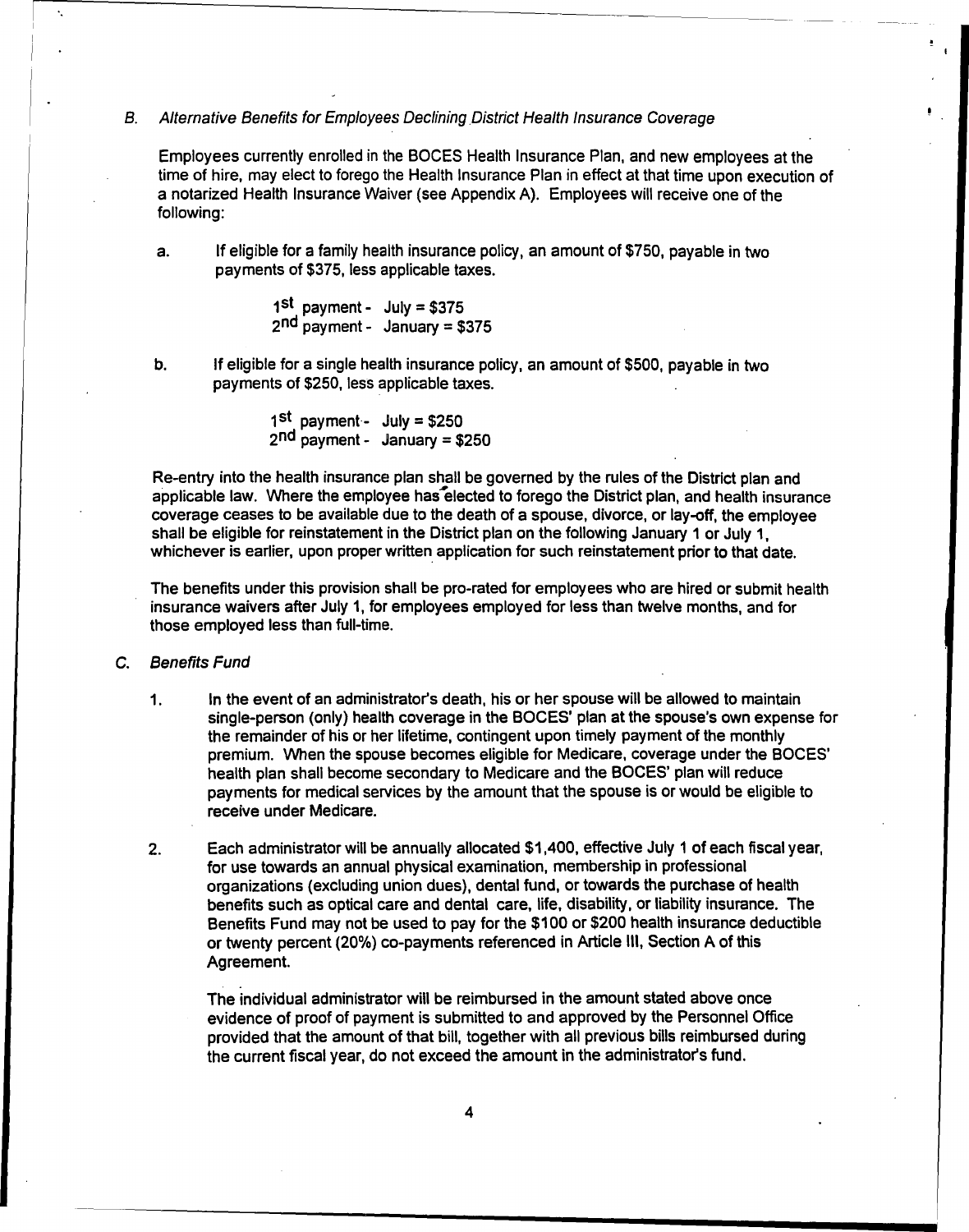When an administrator submits to the BOCES Personnel Office a copy of a paid bill from a dentist or other dental related service provider and optical provider, BOCES shall reimburse the administrator for the amount of that bill provided that the service was rendered to the administrator, the administrator's spouse, administrator's dependent child, or the administrator's child resident in the administrator's home. The fund established for each administrator is unique to that administrator.

There shall be no carry-over of any unused funds from the preceding fiscal year.

3. The District shall provide to each administrator, beginning with the administrator's first day of work in the next fiscal year on or after the effective date of his appointment to tenure as such, a split dollar life insurance policy with a face amount at least \$50,000. Annual payments shall be made on behalf of an administrator for a total of ten (10) years immediately succeeding his or her appointment to tenure, if the administrator remains in the full-time employ of the District. Effective July 1, 1997, the amount of the annual payment made on behalf of each eligible unit member shall be one thousand five hundred dollars (\$1,500.00). Previous whole life insurance policies may be continued by unit members at their own expense.

The terms of the split-dollar life insurance policy granted to the identified administrators shall be incorporated herein. No loans or withdrawals of cash values may be made until 15 years has elapsed or the amount paid by the BOCES with respect to each individual policyhave been recovered by the SOGES.

In 1999, the parties learned that premiums have reappeared on whole life insurance policies that were previously believed to have been fully paid-up. Effective upon the execution of this agreement, all such reappearing premiums that have not already been paid for by the BOCES will become the responsibility of the unit member. After the execution of this agreement, the BOCES shall have no responsibility whatsoever for any reappearing premiums, and the BOCES' responsibilities with respect to provision of life insurance coverage shall be limited to those responsibilities expressly conferred upon the BOCES by the provisions of the preceding two paragraphs.

*D.* . *Payment for Unused Vacation Leave*

.

"

- 1. At the time of job termination, an administrator will be entitled to payment for each "unused" day of vacation time earned within that specific school year:
	- a) Accrual of unused vacation days shall apply only to situations involving job termination.
	- b) For the purpose of this provision, under which an administrator shall be paid for unused vacation leave, vacation leave shall be deemed to have accrued on a pro-rated basis, in accord with the number offull months of employment completed during the year in which termination is effective.
- $2.$ Anyadministrator planning to terminate his employment with SOGES shall schedule unused vacation time with the Superintendent prior to the termination date. If the unused vacation time cannot be scheduled, the administrator willbe entitled to be paid for each unused vacation day.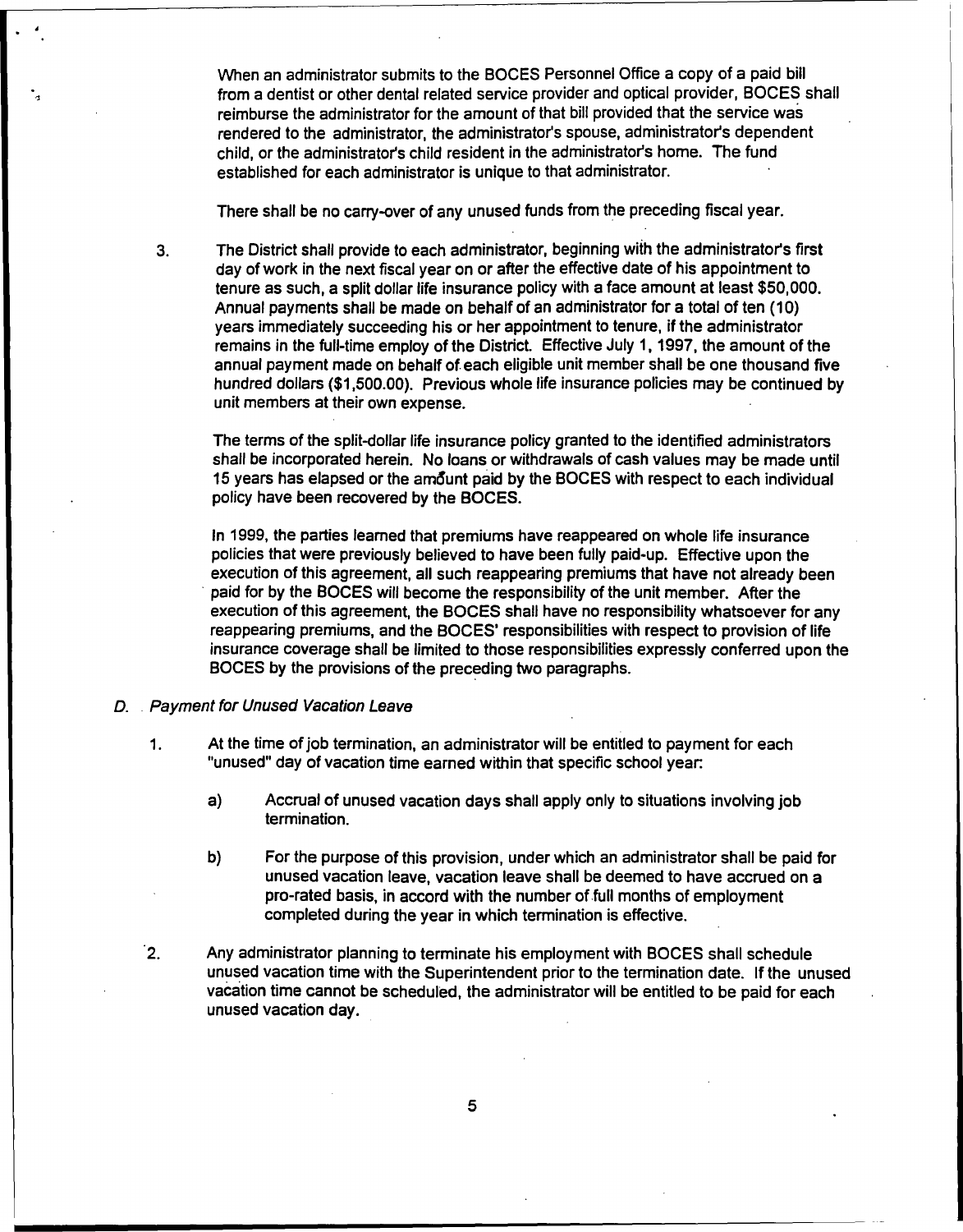- 3. When requested by the District Superintendent to remain on the job into a new school year, the administrator will accrue two (2) days per month for each month worked in the new school year. Such days will be added to days earned in the school year of job termination notice. .
- 4. Effective July 1, 2000, an administrator who submits a letter of resignation for the purpose of retirement, to become effective within three (3) years after its submission, may receive compensation at his or her regular per diem rate (1/240 of annual salary) of pay for up to ten (10) days of unused vacation leave in each of the administrator's remaining school years of employment.
- 5. Rate of pay for unused days will be determined as follows:

<sup>12</sup> month employees - annual salary divided by <sup>240</sup>

<sup>11</sup> month employees - annual salary divided by <sup>220</sup>

<sup>10</sup> month employees - annual salary divided by <sup>200</sup>

6. Upon prior approval by the District Superintendent, the District agrees to reimburse administrators at the rate established by the State University College at Buffalo, for tuition for up to two credit courses per semester, provided that such courses are a component of an accredited prcgram leading to a doctorate or graduate certificate beyond the master's degree level, and provided that such courses are in the administrator's field as determined by the District Superintendent.

#### E. Stipend for Professional Development

- 1. Effective during the school year commencing July 1, 1997, and for each succeeding school year, each unit member who completes a minimum of ten (10) clock hours of Professional Development beyond the school day shall be paid a stipend of one thousand dollars (\$1,000.00) provided that all ten (10) hours are completed prior to the first day of June. It is agreed and understood by the parties that payment of the stipend will be made only to those unit members who complete ten (10) full hours, and there will be no payment for partial or pro-rated completion of the requirements for the benefits provided under this paragraph. Written approval from the District Superintendent must be obtained prior to completing the hours. Payment of the stipend, to all unit members meeting the foregoing criteria, shall be made in a regular pay check at or near the end of the school year.
- 2. Effective July 1, 2000, each unit member who completes a minium of eleven (11) clock hours of professional development beyond the school day shall be paid a stipend of \$1,100 provided that all eleven (11) hours are completed by the first day of June. Effective July 1,2001, each unit member who completes a minimum often (10) clock hours of professional development beyond the school day shall be paid a stipend of \$1,250 provided that all ten (10) hours are completed by the first day of June. Effective July 1, 2002, each unit member who completes a minimum of ten (10) clock hours of professional development beyond the school day shall be paid a stipend of \$1,250, and each unit member may elect to complete up to two additional hours and be compensated therefor at a rate of \$125 per hour, provided that all hours are completed by the first day of June. All other terms, including requirements for prior approval and the provisions pertaining to non-proration, shall be as set forth in the preceding paragraph. With respect to the two additional hours that unit members may elect to complete per year beginning in the 2002-2003 school year, a full hour must be completed in order to receive an hourly stipend of \$125; there shall be no prorated compensation for completion of less than a full hour.